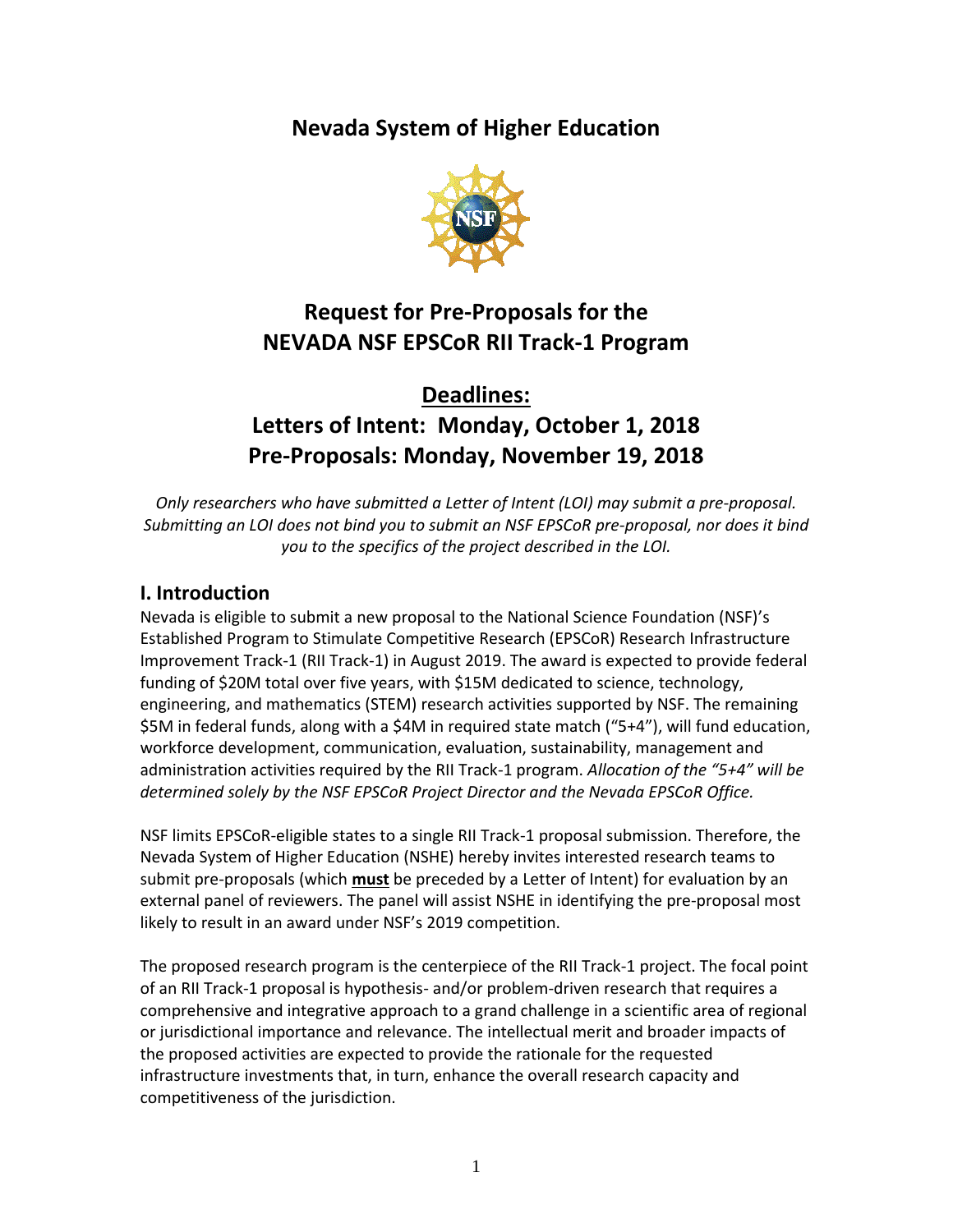RII Track-1 projects are unique in their jurisdiction-wide scope and complexity. They integrate researchers, institutions, and organizations and play a role in developing the diverse, well-prepared, STEM-enabled workforce necessary to sustain research competitiveness and catalyze economic development. RII Track-1 funding is intended to add specific value to Nevada's academic infrastructure not generally available through other funding sources, while meeting these specific goals:

- catalyze the development of research capabilities and the creation of new knowledge that expands the jurisdiction's contributions to scientific discovery, innovation, learning, and knowledge-based prosperity;
- establish sustainable STEM education, training, and professional development pathways that advance jurisdiction-identified research areas and workforce development;
- broaden direct participation of diverse individuals, institutions, and organizations in the project's science and engineering research and education initiatives;
- effect sustainable engagement of project participants and partners, the jurisdiction, the national research community, and the general public through data-sharing, communication, outreach, and dissemination; and,
- impact research, education, and economic development beyond the project at the academic, government, and private sector levels.

## **II. Eligible Research Themes**

 $\overline{a}$ 

The RII Track-1 program is intended to increase Nevada's research competitiveness by improving the state's academic research infrastructure. The proposed research theme must be of national importance and have the best potential to improve Nevada's future research and development competitiveness. As determined by the [NSHE Research Affairs Council a](https://epscorspo.nevada.edu/about/)nd the [Nevada EPSCoR Advisory Committee,](https://epscorspo.nevada.edu/wp-content/uploads/2018/08/RAC-and-EPSCoR-Advisory-8-8-18.pdf) proposed research topics must have these features:

- alignment with priorities in the 2015 [NSHE Science and Technology Plan;](https://epscorspo.nevada.edu/wp-content/uploads/2017/10/NSHE-S-T-Plan.pdf)
- alignment with current scientific and engineering grand challenges, either NSF's Big [Research Ideas](https://www.nsf.gov/news/special_reports/big_ideas/)<sup>1</sup> or NSF-relevant grand challenges put forth by other agencies or entities;
- topics funded by NSF's regular programmatic and cross-cutting areas; and
- leverage the strengths of all three NSHE research institutions.

Alignment with NSF's Big Process Ideas<sup>2</sup> is desirable but not required.

<sup>1</sup> **NSF's Big Research Ideas**: 1) Harnessing the Data Revolution; 2) The Future of Work at the Human-Technology Frontier; 3) Navigating the New Arctic; 4) Windows on the Universe: The Era of Multi-Messenger Astrophysics; 5) The Quantum Leap: Leading the Next Quantum Revolution; 6) Understanding the Rules of Life: Predicting Phenotype

<sup>2</sup> **NSF's Big Process Ideas**: 1) Mid-scale Research Infrastructure; 2) NSF 2026; 3) Growing Convergence Research; 4) NSF INCLUDES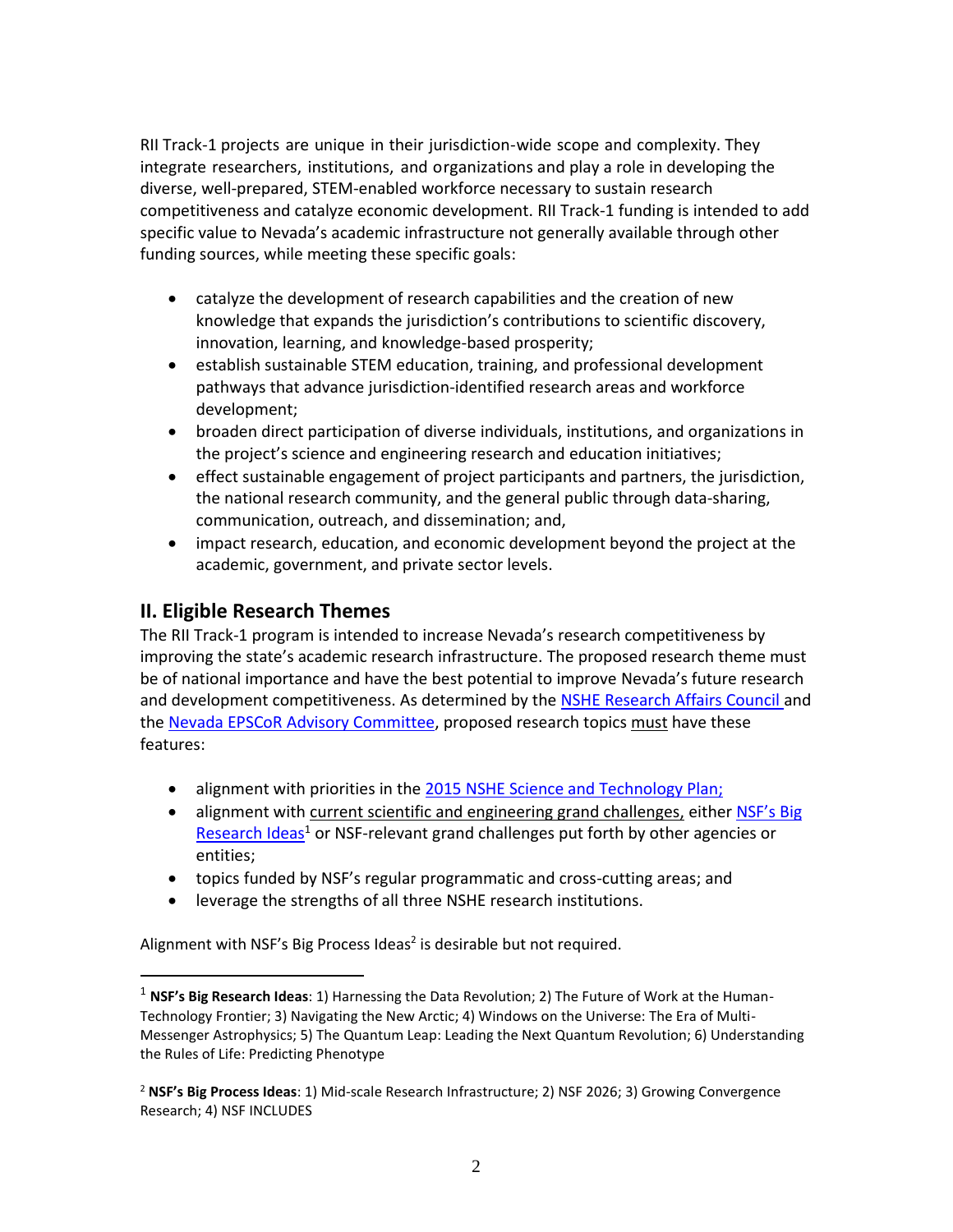## **III. Overview of Pre-Proposal Development Process**

A workshop is scheduled for Tuesday, September 4, 2018 to provide assistance and answer questions for proposing teams (registration is required; see details below in Section VI). An external panel of experts convened by an outside consulting firm will review submitted preproposals using NSF-based review criteria and methods. Based on the recommendations of the review panel, the NSHE Research Affairs Council will select, and the Nevada EPSCoR Advisory Committee will approve, the pre-proposal that will be invited for full proposal development.

The first step of the pre-proposal process is the submission of a required Letter of Intent (LOI) that provides a brief summary of the proposed topics and identifies the participating faculty and institutions (see Section V). LOIs will not be reviewed and are intended only to establish the range and scope of potential pre-proposals. LOIs are due Monday, October 1, 2018.

The next step is the development of pre-proposals that describe the intellectual merit, broader impacts and integration of the proposed research, and plans for developing scientific and stakeholder partnerships and collaborations. Pre-proposals are due Monday, November 19, 2018.

As per NSF, the Nevada NSF EPSCoR Project Director must be the lead Principal Investigator of the RII Track-1 proposal. The Project Director, with input by the proposal science leads, will spearhead the development of the full proposal to ensure the proposal is fully responsive to all NSF requirements, including intellectual merit and broader impacts (as defined by NSF); new faculty hires and start-up support; plans for cyberinfrastructure and data management; postdoctoral researcher mentoring; diversity; workforce development and education; partnerships and collaborations; communication and dissemination; management, evaluation and assessment; sustainability, and; integration of all project components. The Nevada EPSCoR office will provide support for budget development and proposal submission.

External review of drafts of the full proposal before submission is essential to ensure the proposal is competitive. The outside consulting firm will convene a panel of external experts in the research topic area(s), and in NSF EPSCoR RII Track-1 programs, to conduct several reviews of the draft proposal prior to submission. With input by the proposal science leads, the NSF EPSCoR Project Director and Project Administrator have sole authority on final decisions regarding proposal content and budget.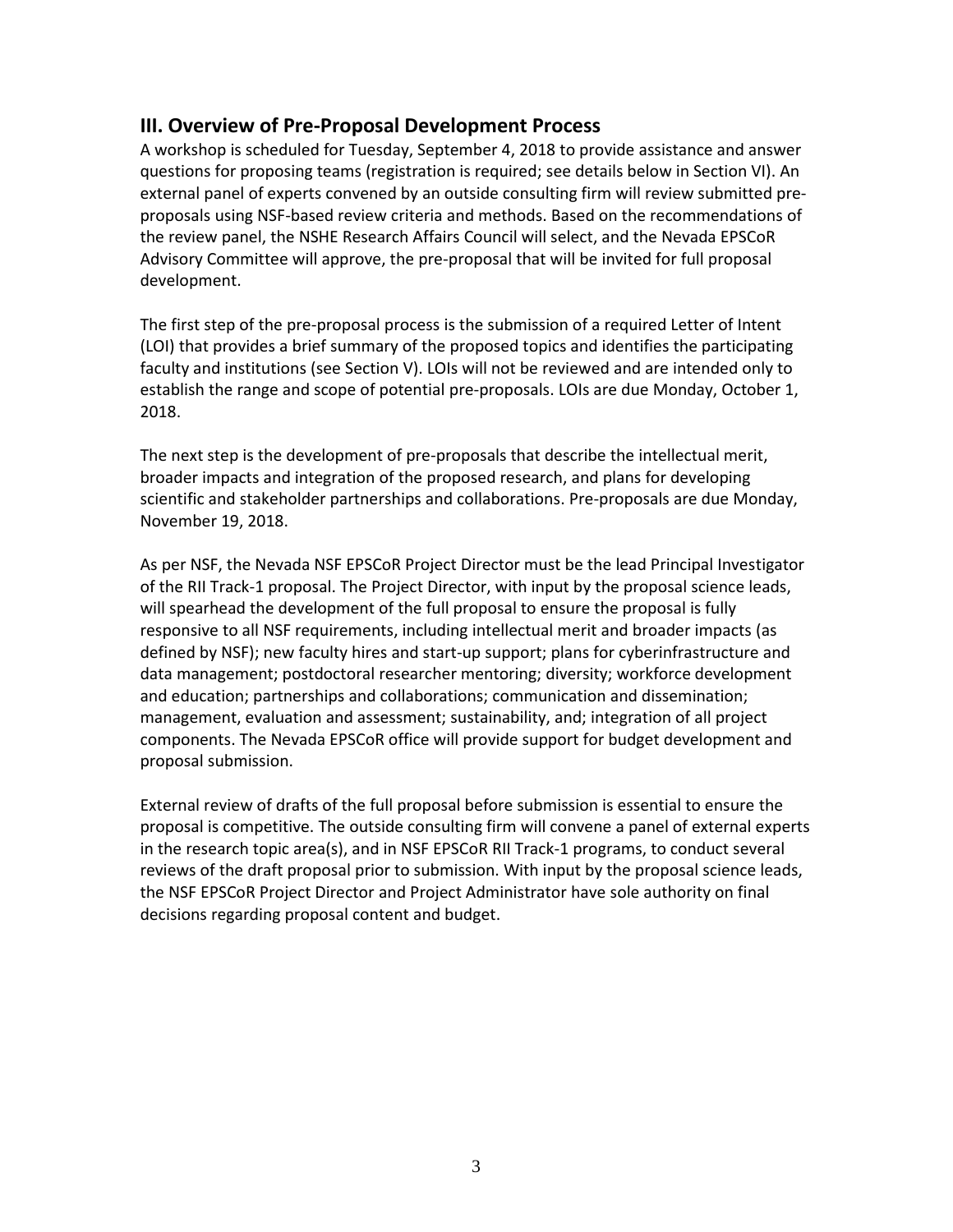#### **Anticipated Timeline**

| Event                                   | Date               |
|-----------------------------------------|--------------------|
| Pre-proposal workshop                   | September 4, 2018  |
| LOIs due                                | October 1, 2018    |
| Pre-proposals due                       | November 19, 2018  |
| <b>External review completed</b>        | early January 2019 |
| Pre-proposal team selected              | early January 2019 |
| <b>Full proposal development begins</b> | mid-January 2019   |
| <b>Solicitation released by NSF</b>     | early May 2019*    |
| <b>Proposal due to NSF</b>              | early August 2019* |
| <b>Notification of Awards</b>           | Spring 2020        |
| <b>Awards made</b>                      | Summer 2020        |

\* Based on FY18 dates

## **IV. Guidelines and Requirements for Developing Pre-Proposals**

A successful RII Track-1 pre-proposal will provide sound platforms and opportunities for enhanced academic R&D competitiveness of Nevada's colleges and universities. It will include implementation mechanisms that have a high probability of realizing stated goals and objectives and pragmatic plans for generation of sustained non-EPSCoR support. Preproposal requirements encompass:

- Well integrated participation by faculty from all three NSHE research institutions: University of Nevada, Las Vegas; University of Nevada, Reno; and Desert Research Institute.
- Partnerships with NSHE community colleges and other Nevada entities (e.g., industry).
- Budgets must be comprised of no less than 20% and no more that 50% of the total project budget from any individual research institution.
- Established Nevada research programs, already at a nationally competitive level, are not eligible for direct support; however, their resources can be used to assist the development of the proposed research area and move into new science directions.
- A RII Track-1 award is a statewide enterprise and is not the appropriate mechanism to provide support for individual faculty research projects. Requests for support of such projects should be directed to NSF's research grant programs.

#### **Examples of RII Track-1 Activities**

Examples of activities appropriate for inclusion in RII Track-1 pre-proposals include, but are not limited to:

- Support for competitive levels of "start-up" funding for new faculty (this should connect to the project research activities or new and emerging areas as outlined in the pre-proposal);
- Support for competitive levels of strategic funding to attract and/or retain established faculty who are active researchers in areas aligned with the project research activities;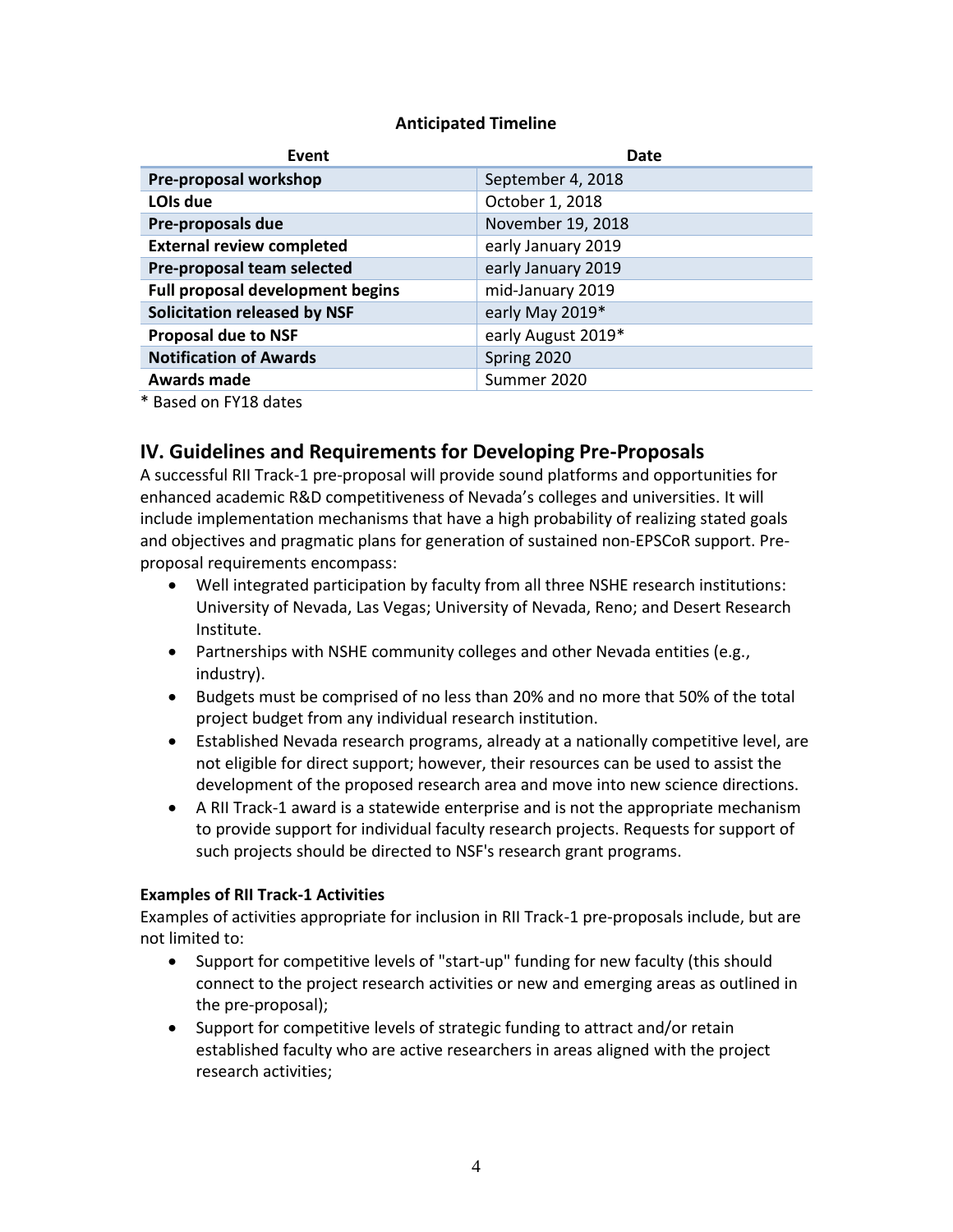- Integration of research components that encourage multi-institutional and multidisciplinary research experiences for faculty and students and connections with the private sector, industry, and national laboratories;
- Support for the acquisition of equipment for research and discovery-based learning activities;
- Support for research projects targeting the full diversity of institutions across the jurisdiction, including 2-year, 4-year, and minority-serving institutions; and,
- Support for activities that promise transformative outcomes, including revolutionizing disciplines, creating new fields, or disrupting accepted theories and perspectives.

#### **Eligible Organizations, Institutions, and Faculty**

Pre-proposals may include support for academic, for-profit, and non-profit organizations, as well as individuals employed by such organizations. Cooperative programs among research universities within Nevada or between Nevada research universities and primarily undergraduate institutions, especially minority serving institutions, qualify for EPSCoR support and are encouraged. Whereas the proposed project may employ collaborations between Nevada and non-EPSCoR jurisdictions, including international participants, EPSCoR funding must only be requested for and expended in EPSCoR jurisdictions. EPSCoR funding may not be used to support participants from non-EPSCoR jurisdictions, whether it be through a formal or informal mechanism, including, but not limited to, research experiences, internships, workshops, summer camps, or outreach activities.

NSHE's appointed NSF EPSCoR Project Director provides leadership and oversight for successful implementation of the NSF EPSCoR RII awards and has overall responsibility for NSF EPSCoR Programs in Nevada. PIs and co-PIs identified in the pre-proposal will work as part of a team with the NSF EPSCoR Project Director and Nevada EPSCoR staff in the development of the full proposal and project implementation upon award. Pre-proposal and proposal PIs must be affiliated with UNR, UNLV, or DRI. In addition, all activities carried out under an EPSCoR award are subject to the restrictions concerning STEM disciplines and activities detailed in the [NSF Proposal and Award Policy and Procedures Guide \(PAPPG\)](https://www.nsf.gov/pubs/policydocs/pappg18_1/index.jsp) found on the NSF website.

## **V. Letters of Intent (Deadline: Monday, October 1, 2018)**

LOIs must be submitted in no later than **5:00 p.m. on Monday, October 1, 2018.** Use the online form at: https://epscorspo.nevada.edu/nevada-nsf-rii-track-1-letter-of-intent/

The LOI must include these elements combined into one PDF file:

- 1. Draft title of the project;
- 2. Name, department, and institution of PI/Co-PIs;
- 3. Names, departments, and institutions of additional collaborating faculty; and
- 4. An abstract of the project (one-page maximum) that describes the work in sufficient detail to determine relevance to the NSF EPSCoR RII Track-1 program and to aid in the selection of qualified reviewers.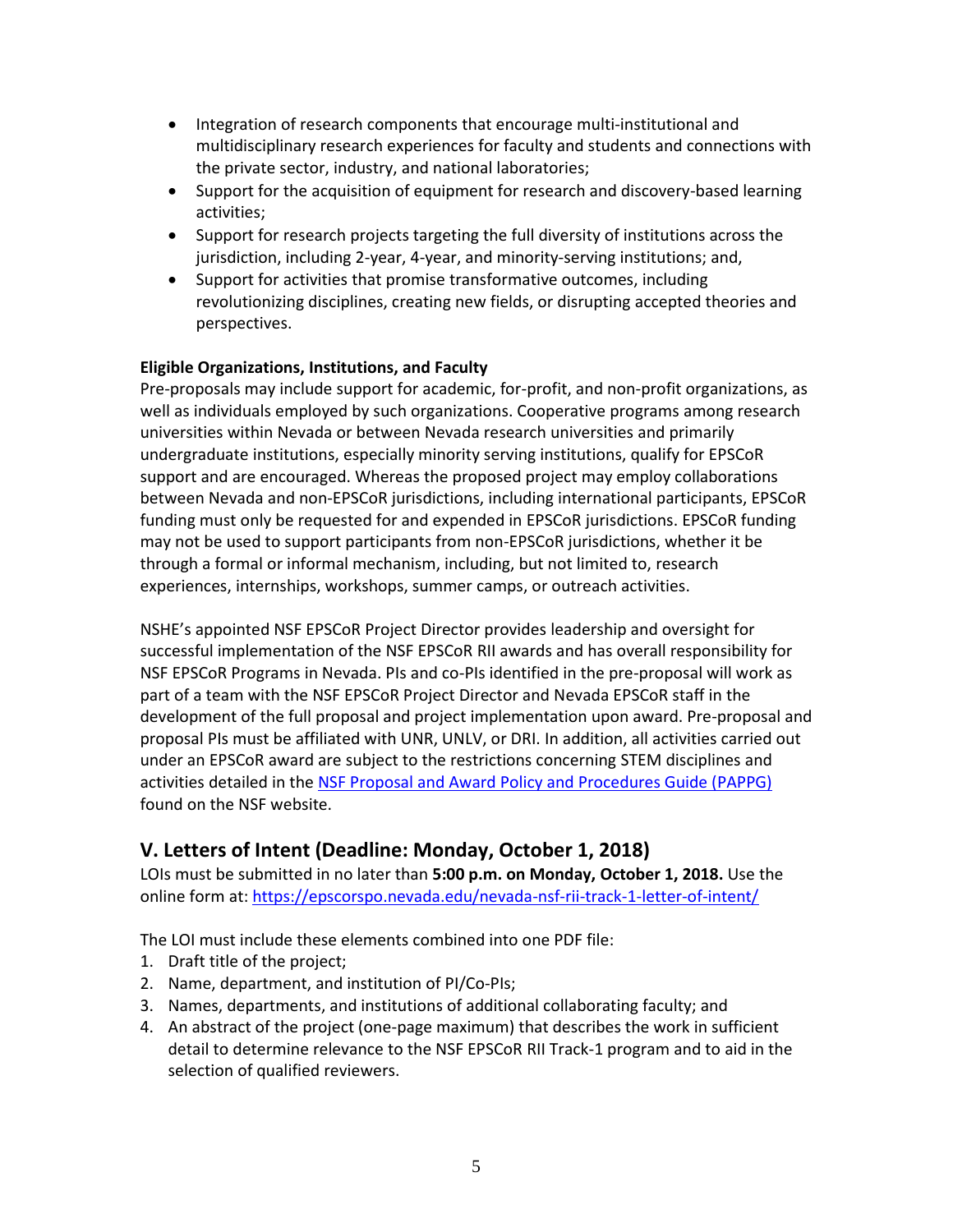Only researchers who have submitted an LOI may submit a pre-proposal. Submitting a LOI does not bind you to submit a NSF EPSCoR pre-proposal, nor does it bind you to the specifics of the abstract included in the LOI.

# **VI. Pre-Application Workshop (Tuesday, September 4, 2018)**

A pre-application workshop will be held on Tuesday, September 4, 2018, 11:00 a.m. – 1:00 p.m. PIs and their senior personnel are eligible to attend this workshop. Sponsored Programs or Business Managers are also welcome. The outside consulting firm, the Nevada NSF EPSCoR Project Director, and NSHE staff will outline pre-proposal requirements, provide advice, and conduct a question and answer session. Registration is required at [epscorspo.nevada.edu/nevada-nsf-rii-track-1-program-pre-application-workshop/.](https://epscorspo.nevada.edu/nevada-nsf-rii-track-1-program-pre-application-workshop/) The workshop will be held at the System Administration Offices in Reno and Las Vegas, and a link will be sent to registered participants for remote viewing. This workshop will also be recorded and available for viewing after the event.

## **VII. Pre-Proposal Content (Deadline: Monday, November 19, 2018)**

The following font and page guidelines must be adhered to: Times New Roman 11 pt, no more than 6 lines per inch, with 1-inch margins on all sides. A complete pre-proposal must include the following sections:

## 1. **Cover Page**

Click on the "NEXT" button at the bottom of the main Pre-proposal Solicitation Web site to access the online Cover Page form. *(complete online form at:)* <https://epscorspo.nevada.edu/opportunity/nevada-nsf-rii-track-1-program-pre-proposal/>

### 2. **Project Summary** (*1 page maximum*)

Provide a clear vision for and description of the proposed RII Track-1 project and its potential impact. Briefly describe the proposed scope, research, and integration of research activities. In separate statements, provide a succinct summary of the intellectual merit and broader impacts of the proposed project. Also, briefly describe how the research activities align with the STEM research priorities in Nevada's S&T Plan. Proposals that do not contain the Project Summary, including an overview and separate statements on intellectual merit and broader impacts, will not be accepted and will be returned without review.

### 3. **Project Description** (*16 pages maximum*).

The project description must include clear, succinct goals, objectives, and activities for the proposed research. Activities to be facilitated by the RII Track-1 project should be described in a clear, compelling way and describe how the requested NSF support will enable successful pursuit of the project goals and lead to increased competitiveness for NSF (non-EPSCoR) funding. Provide well-documented data and other evidence, including clear references and citations to data sources, to support claims throughout the Project Description. Research goals should be substantiated by clear descriptions of the state of the art and current challenges in the research theme.

3.1 **Status and Overview** *(2 pages maximum)*. Describe the current status of Nevada's academic R&D enterprise with regards to the proposed research topic,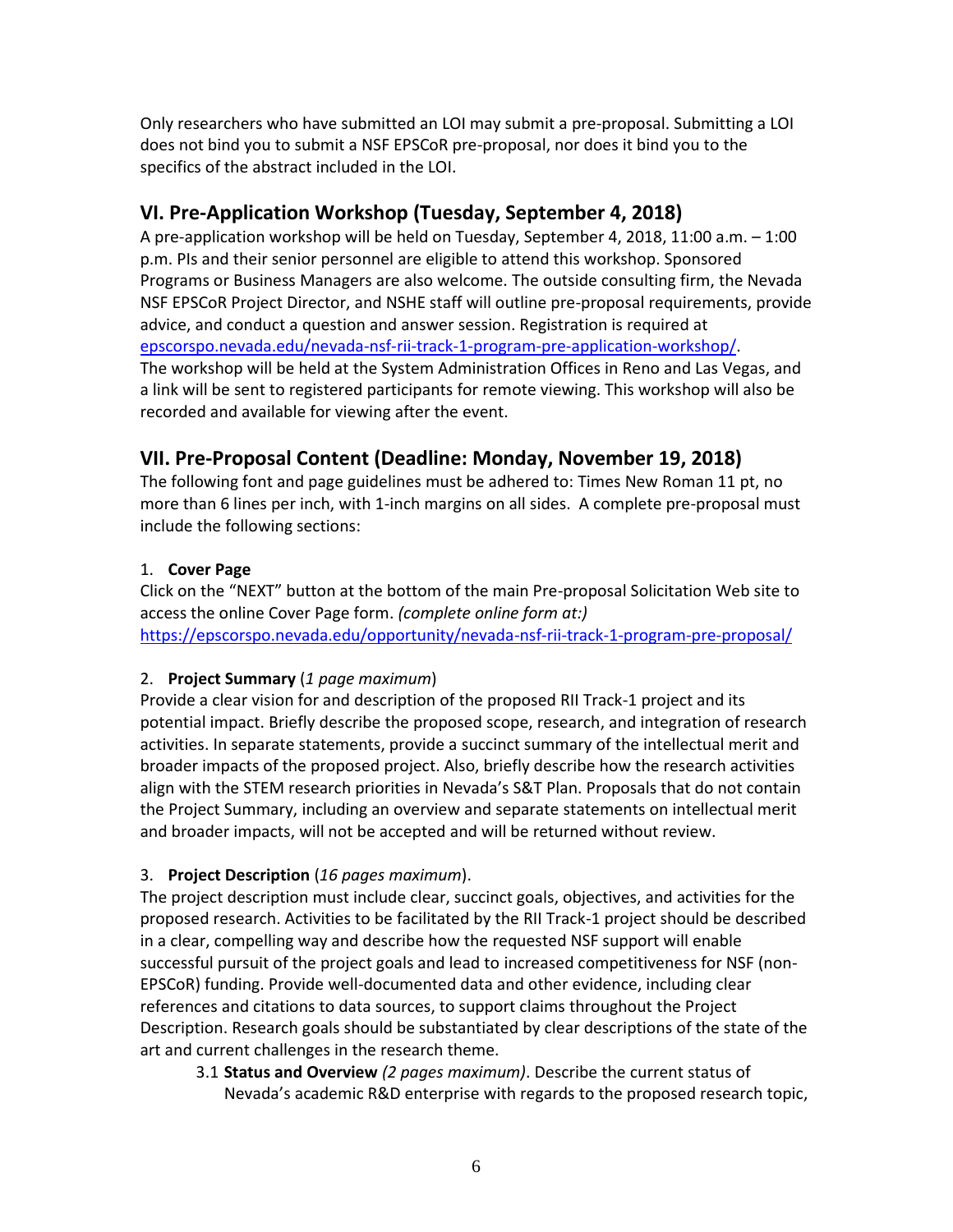including the strengths, barriers, and opportunities for development of the academic institutions in support of overall R&D objectives. Provide a convincing rationale for the project's scientific vision and indicate how the overall strategy, proposed implementation mechanisms, and infrastructure support will mitigate the identified barriers and improve academic research competitiveness. This section must explicitly describe the alignment of the proposed research with the STEM research priorities of the jurisdiction S&T Plan.

- 3.2 **Research Program** *(12 pages maximum)***.** The research program is the focal point from which all other project elements derive. Provide a concise description of the research goals and intellectual focus, and describe the planned activities in sufficient detail to enable their intellectual merit and broader impacts to be assessed. Present the proposed research in the context of other efforts in the field (with appropriate references), state the major challenges and current gaps in knowledge, and comment on the novelty and/or originality of the proposed approach. The research description must contain sufficient details regarding the scientific hypotheses, goals, and research and training methods (laboratory, field, theoretical, computational, or other) such that experts in the field of the proposed research, or closely related fields, may accurately judge its intellectual merit and broader impacts. Any proposed activities to develop, improve, and deploy cyberinfrastructure must be integrated with and appropriate to the pursuit of the RII Track-1 project goals. Innovative use of cyberinfrastructure and technologies to broadly engage institutions, organizations, and sectors across the jurisdiction is encouraged. In addition to providing clear and concise evidence for intellectual merit and broader impacts of the research activities, this section should:
	- identify the senior leadership and estimate the numbers of postdoctoral, graduate, and undergraduate research participants.
	- briefly outline the resources (available and planned) to accomplish the research goals;
	- identify the infrastructure improvements being proposed;
	- clearly establish the means of developing a coordinated, collaborative approach involving multiple investigators and organizations. Describe interactions with other groups and organizations within the jurisdiction and at the national and international levels.
	- demonstrate how the research builds on the strengths of UNLV, UNR, and DRI and how each institution will contribute meaningfully to the proposed research.
	- clearly demonstrate how the research focus area, theme, or component contributes to the jurisdiction's strategy for the advancement of future research, education, and innovation. In particular, the narrative should demonstrate how the proposed research activities are aligned with the STEM research priorities of Nevada's S&T Plan, NSF's Big Research Ideas or other NSF-relevant scientific and engineering grand challenges, and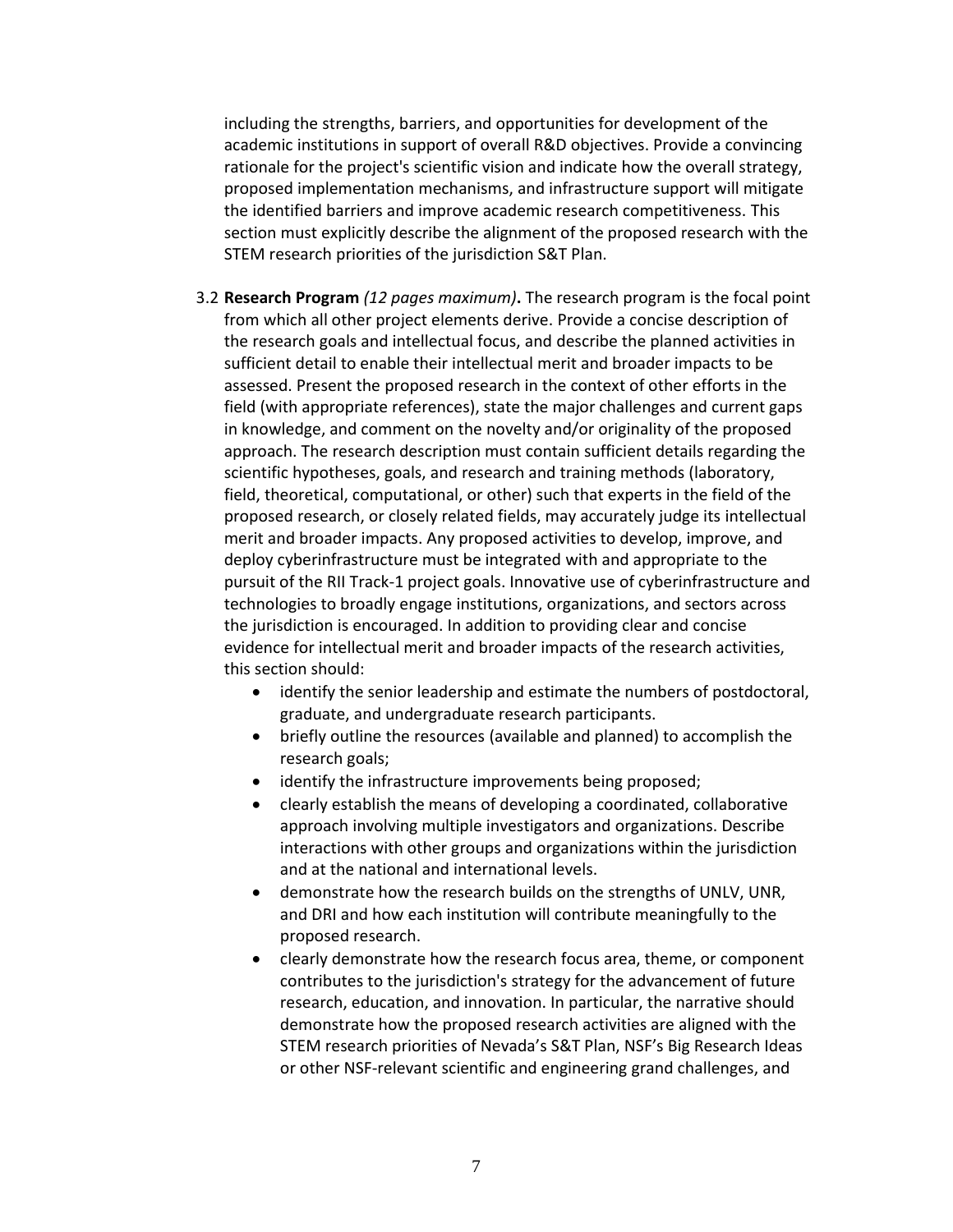how they will advance the frontiers of knowledge and the jurisdiction's future competitiveness in the proposed research areas.

- Describe what a "Center of Excellence" in the proposed research area would look like at the end of the five-year award period. Indicate how such a Center would be supported *via* funding from NSF or other extramural sources.
- 3.2.1 **Seed Funding and Emerging Areas.** This mechanism provides flexibility for RII Track-1 projects to respond quickly and effectively to new opportunities and pursue high-risk, highimpact, and potentially transformative research. This section should identify the areas to be invested in and their relevance to, and synergy with, the project as a whole. The mechanisms that will be employed to catalyze research in emerging areas should also be described, including anticipated funding amounts and durations for seed projects. Seed funding through the RII Track-1 is not intended to provide a substitute for NSF individual investigator funding. The criteria and mechanisms for selecting and evaluating projects must be clearly described in terms of integration with the Research Program. In addition, annual seed funding may not exceed 10 percent of the annual NSF RII Track-1 project budget.
- 3.3 **Partnerships and Collaborations** *(2 pages maximum)***.** Partnerships allow leveraging of resources and promote sustainability. Partnerships may seed science, engineering, and education collaborations that promote innovation and STEM-pipeline development, and can range in scope from intrajurisdictional to inter-jurisdictional, regional, national, or international. Partnerships with nationally recognized centers of R&D activity, such as federal and industrial R&D laboratories, NSF-sponsored research centers, and academic institutions with nationally-recognized research capabilities, are encouraged. Of special value are those alliances that increase linkages between Nevada researchers and their counterparts in research or technology-based small businesses and thereby increase the competitiveness of Nevada's S&T entrepreneurial talent for federal Small Business Innovation Research (SBIR) and Small Business Technology Transfer (STTR) grants.

Proposed activities should demonstrate how the anticipated partnerships and collaborations directly contribute to the attainment of project goals (including integration with the Research Program), increase research competitiveness, build and strengthen the STEM pipeline, provide opportunities for commercialization of research and education products, or pave the way for economic development. Proposed partnerships and collaborations may involve unfunded partners or stakeholders in the project.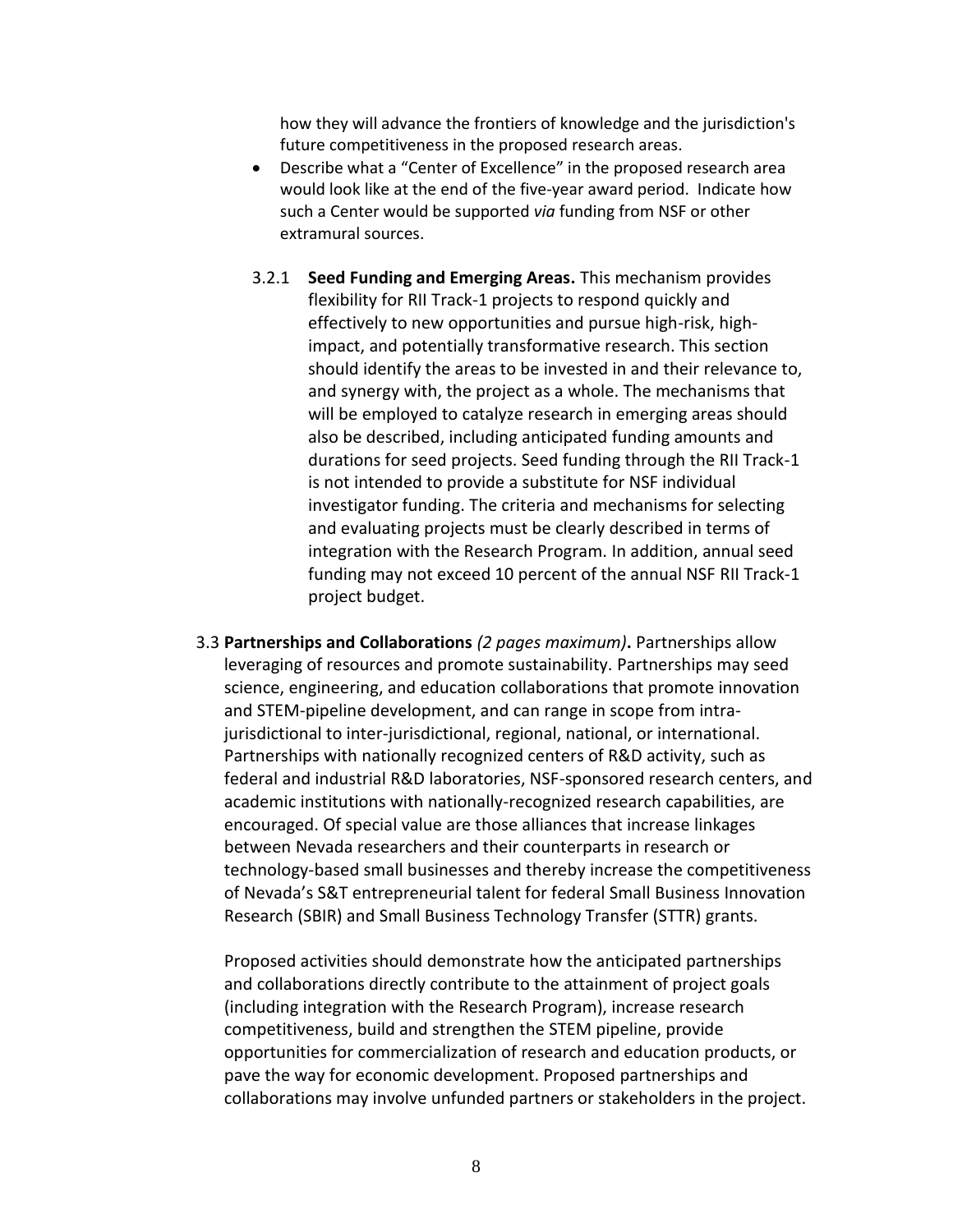All activities should be detailed with clearly articulated goals, milestones, and timelines. The Partnerships and Collaborations section should specifically articulate partnerships with large NSF or other federally funded projects, including cyberinfrastructure resources, if applicable.

### 4. **References Cited in the Project Description**

### 5. **Biographical Sketches**

Include a biographical sketch for each faculty and equivalent level participant according to standard NSF guidelines: [https://www.nsf.gov/pubs/policydocs/pappg18\\_1/pappg\\_2.jsp -](https://www.nsf.gov/pubs/policydocs/pappg18_1/pappg_2.jsp#IIC2f) [IIC2f.](https://www.nsf.gov/pubs/policydocs/pappg18_1/pappg_2.jsp#IIC2f)

## 6. **Budget Pages and Budget Justification** (Use attached template)

Provide a budget and a detailed budget justification by each institution involved in the project. The pre-proposal budget (direct plus indirect costs at each institution's negotiated rate) must not exceed a total of \$15M.

- Budgets must be comprised of no less than 20% and no more that 50% of the total project budget from any individual research institution.
- PIs are encouraged to work with their Sponsored Programs Office and/or Business Managers well in advance to develop the budget.
- Follow NSF budget guidelines as well as the OMB Uniform Guidance when developing the budget.
- Include appropriate annual increases for salary, fringe, and tuition costs.
- Include travel for annual statewide meetings each year, alternating locations in Northern and Southern Nevada for PIs, senior personnel, and students.

Note: The budgets included in the winning pre-proposal will be subject to revision by the Project Director and Project Administrator, including incorporating costs split between federal and state special project matching funds.

### 7. **Facilities, Equipment, and Other Resources** *(Use attached template)*

This section of the proposal is used to assess the adequacy of the resources available to perform the effort proposed to satisfy both the Intellectual Merit and Broader Impacts review criteria. Describe only those resources that are directly applicable to the proposed research. Include descriptions of any proposed institutional commitments regarding either personnel or facilities and other physical infrastructure. **Most importantly, if an institution is required to make significant modifications to a building, acquire a new building or land, or make arrangements to use other facilities for the focal area to be successful, these requirements must be explained.** For any pre-proposal requiring significant institutional resources, applicants are strongly encouraged to initiate a discussion with the appropriate institutional authorities prior to submission of the pre-proposal.

### 8. **Participants and Partners** *(Use attached template)*

List all NSHE participants and organization partners that will be involved in the project. A participant is any NSHE faculty level and equivalent or other key personnel, including named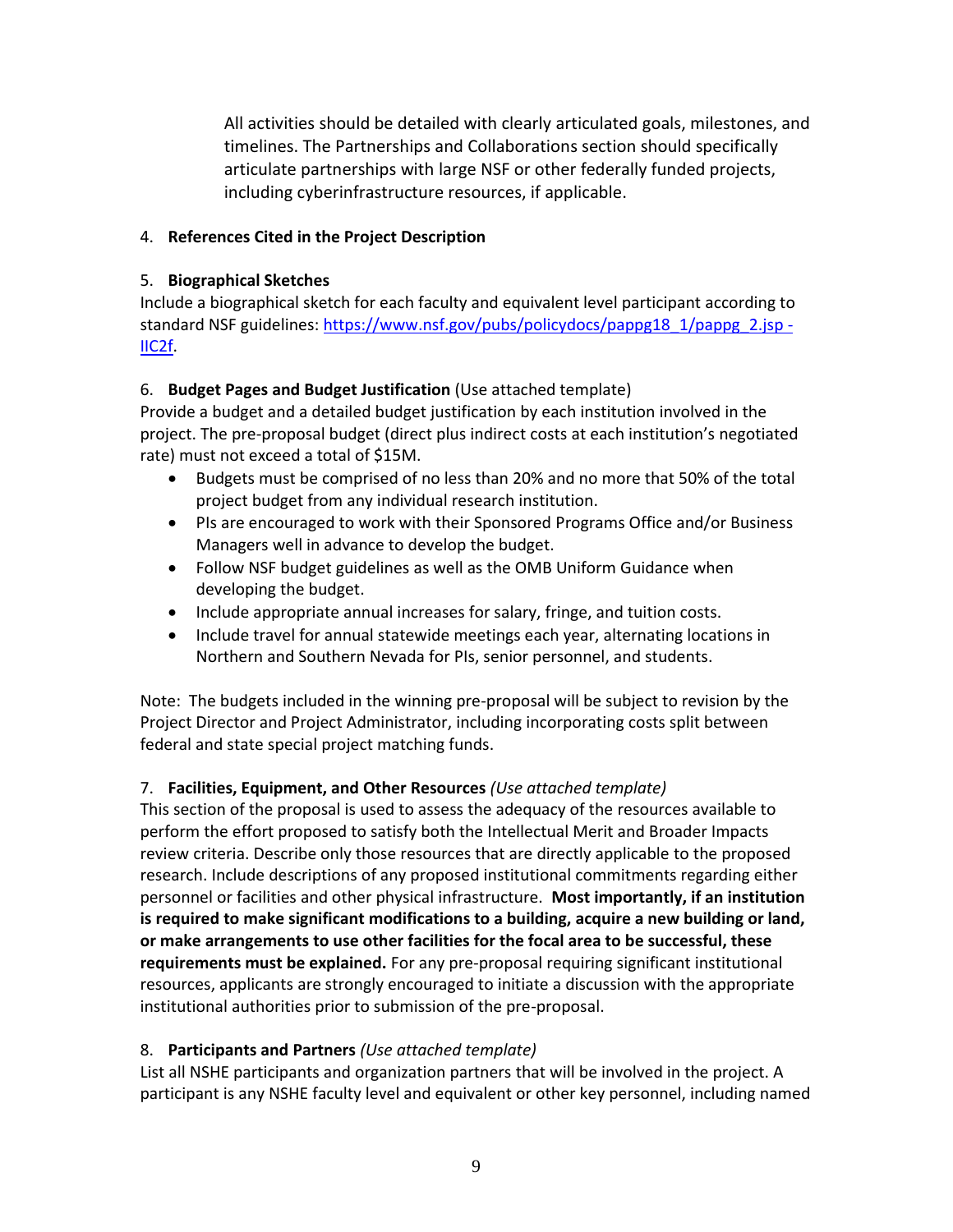subcontractors. Include key personnel who are responsible for specific intellectual contributions, even if they will not receive funding. Participating organizations participate in, contribute to, or directly benefit from the project and may increase academic and research institutions, industry, government agencies and non-profit organizations.

#### 9. **Letters of Commitment**

Official letters with specific commitments of resources from participating institutions are required for the following: new faculty hires or other key personnel; significant modifications to a building; acquisition of a new building or land; and sharing of data or facilities. The content of these letters should be confined to the specific commitments and not include general statements of support for the project, the institutions, or investigators.

## **VIII. Pre-Proposal Submission Requirements and Deadline**

Pre-proposals that do not conform to the above specifications, or that are submitted late, will not be reviewed. Any submission received after 5:00 p.m. on Monday, November 19, 2018 will be considered late and will not be accepted.

### **Electronic Submission**

Convert the entire pre-proposal (Sections 1 through 9 in Section VII) to a PDF file to be uploaded at[: https://epscorspo.nevada.edu/opportunity/nevada-nsf-rii-track-1-program](https://epscorspo.nevada.edu/opportunity/nevada-nsf-rii-track-1-program-pre-proposal/)[pre-proposal/](https://epscorspo.nevada.edu/opportunity/nevada-nsf-rii-track-1-program-pre-proposal/) no later than 5:00 p.m. on Monday, November 19, 2018. **Pre-proposals will only be accepted if signed by and submitted by the PI's authorized organization representative.**

# **IX. Pre-proposal Review Criteria**

A panel of external reviewers will evaluate pre-proposals following the three NSF merit review principles:

- all NSF projects should be of the highest quality and have the potential to advance, if not transform, the frontiers of knowledge.
- NSF projects, in the aggregate, should contribute more broadly to achieving societal goals. These "Broader Impacts" may be accomplished through the research itself, through activities that are directly related to specific research projects, or through activities that are supported by, but are complementary to, the project. The project activities may be based on previously established and/or innovative methods and approaches, but in either case must be well justified.
- meaningful assessment and evaluation of NSF funded projects should be based on appropriate metrics, keeping in mind the likely correlation between the effect of broader impacts and the resources provided to implement projects. If the size of the activity is limited, evaluation of that activity in isolation is not likely to be meaningful. Thus, assessing the effectiveness of these activities may best be done at a higher more aggregated level than the individual project.

When evaluating pre-proposals, reviewers will be asked to consider what the proposers want to do, why they want to do it, how they plan to do it, how they will know if they succeed, and what benefits will accrue from implementing the proposed project. These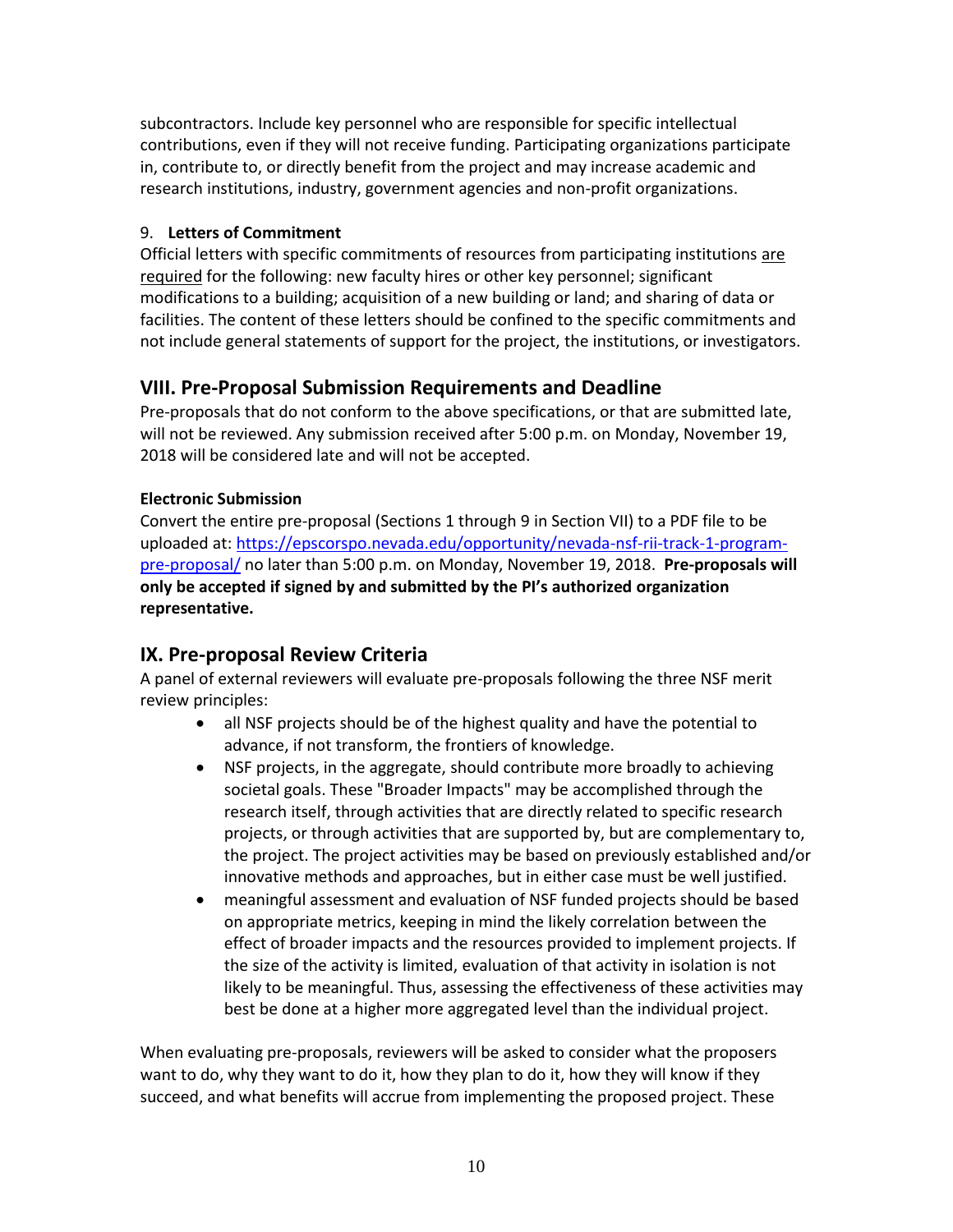issues apply both to the technical aspects of the proposal and the way in which the project may make broader contributions. To that end, reviewers will be asked to evaluate all proposals against two criteria:

- **Intellectual Merit:** The Intellectual Merit criterion encompasses the potential to advance knowledge; and
- **Broader Impacts:** The Broader Impacts criterion encompasses the potential to benefit society and contribute to the achievement of specific, desired societal outcomes.

The following elements should be considered in the review for both criteria:

- 1. What is the potential for the proposed activity to
	- a. Advance knowledge and understanding within its own field or across different fields (Intellectual Merit); and
	- b. Benefit society or advance desired societal outcomes (Broader Impacts)?
- 2. To what extent do the proposed activities suggest and explore creative, original, or potentially transformative concepts?
- 3. Is the plan for carrying out the proposed activities well-reasoned, well-organized, and based on a sound rationale? Does the plan incorporate a mechanism to assess success?
- 4. How well qualified is the individual, team, or organization to conduct the proposed activities?
- 5. Are there adequate resources available to the PIs (either at the home organization or through collaborations) to carry out the proposed activities?

#### **Additional Solicitation Specific Review Criteria**

Reviewers will also consider the following specific aspects of intellectual merit and broader impacts, as applicable:

**Research Capacity** – What is the potential of the project to advance the relevant fields of science and engineering while simultaneously enhancing research competitiveness and developing research capacity and infrastructure (including physical, cyber, and human resources) in Nevada? How will the proposed activities contribute to the national and international recognition of the project participants and participating organizations? What is the potential of the project to contribute to addressing NSF's Big Research Ideas and/or other NSF-relevant grand scientific and engineering challenges? What is the potential of the project to increase the capacity of the participating organizations and capability of project participants to propose and implement research activities in the future?

**Jurisdictional Impacts** – How well aligned are the project's research activities with the STEM research priorities described in the Nevada's S&T Plan? What is the potential to achieve meaningful and sustained impacts within and throughout Nevada with respect to education capacity, economic development (including innovation, technology transfer, and potential commercialization), and quality of life? How do the proposed activities promote organizational connections and linkages within Nevada, as well as between private and